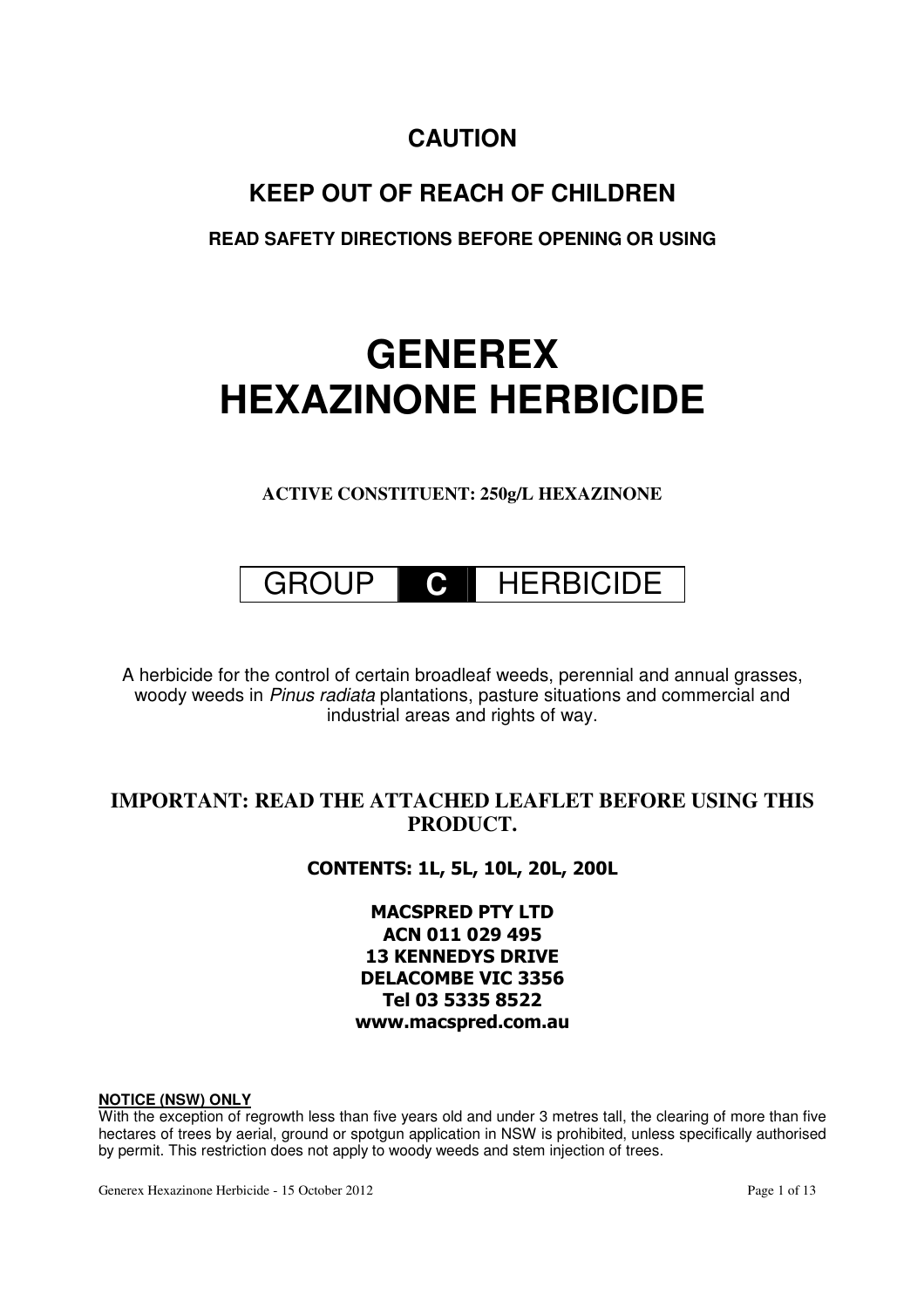# **STORAGE AND DISPOSAL**

Store in the closed, original container in a dry, well ventilated area, as cool as possible, but out of direct sunlight.

Do not store at temperatures below  $0^0C$ , as product will freeze. Do not allow product to be stored near areas where sparks or naked flame could be present as product is flammable.

Triple or preferably pressure rinse containers before disposal. Add rinsings to spray tank. Do not dispose of undiluted chemicals on site. If recycling, replace cap and return clean containers to recycler or designated collection point.

If not recycling, break, crush or puncture and bury empty containers in a local authority landfill. If no landfill is available, bury the containers below 500mm in a disposal pit specifically marked and set up for this purpose clear of waterways, desirable vegetation and tree roots. Empty containers and product should not be burnt.

# **SAFETY DIRECTIONS**

Will irritate the eyes and skin. Avoid contact with the eyes and skin. Do not inhale spray mist. When opening the container, preparing the spray and using the prepared spray, wear elbow length PVC gloves and face shield or goggles. If product on skin, immediately wash the area with soap and water. After use and before eating, drinking or smoking, wash hands, arms and face thoroughly with soap and water. After each day's use wash contaminated clothing, gloves and face shield or goggles.

# **FIRST AID**

If poisoning occurs, contact a Doctor or Poisons Information Centre (TEL 131126). If in eyes, hold eyes open, flood with water for at least 15 minutes and see a Doctor.

# **MATERIAL SAFETY DATA SHEET**

For further information refer to MATERIAL SAFETY DATA SHEET which is available from the supplier.

# **NOTICE TO BUYER**

To the extent permitted by law all conditions and warranties and statutory or other rights of action which buyer or any other user may have against Macspred or Seller are hereby excluded. Macspred hereby gives notice to buyer and other users that it will not accept responsibility for any indirect or consequential loss arising from reliance on product information or advice provided by Macspred or on its behalf unless it is established that such information or advice was provided negligently and that the product has been used strictly as directed. Macspred's liability shall in all circumstances be limited to replacement of the product or a refund of the purchase price paid therefor.

APVMA Approval No: 47621/0401

**IN A TRANSPORT EMERGENCY DIAL 000 POLICE OR FIRE BRIGADE** 

Batch No.: Date of Manufacture: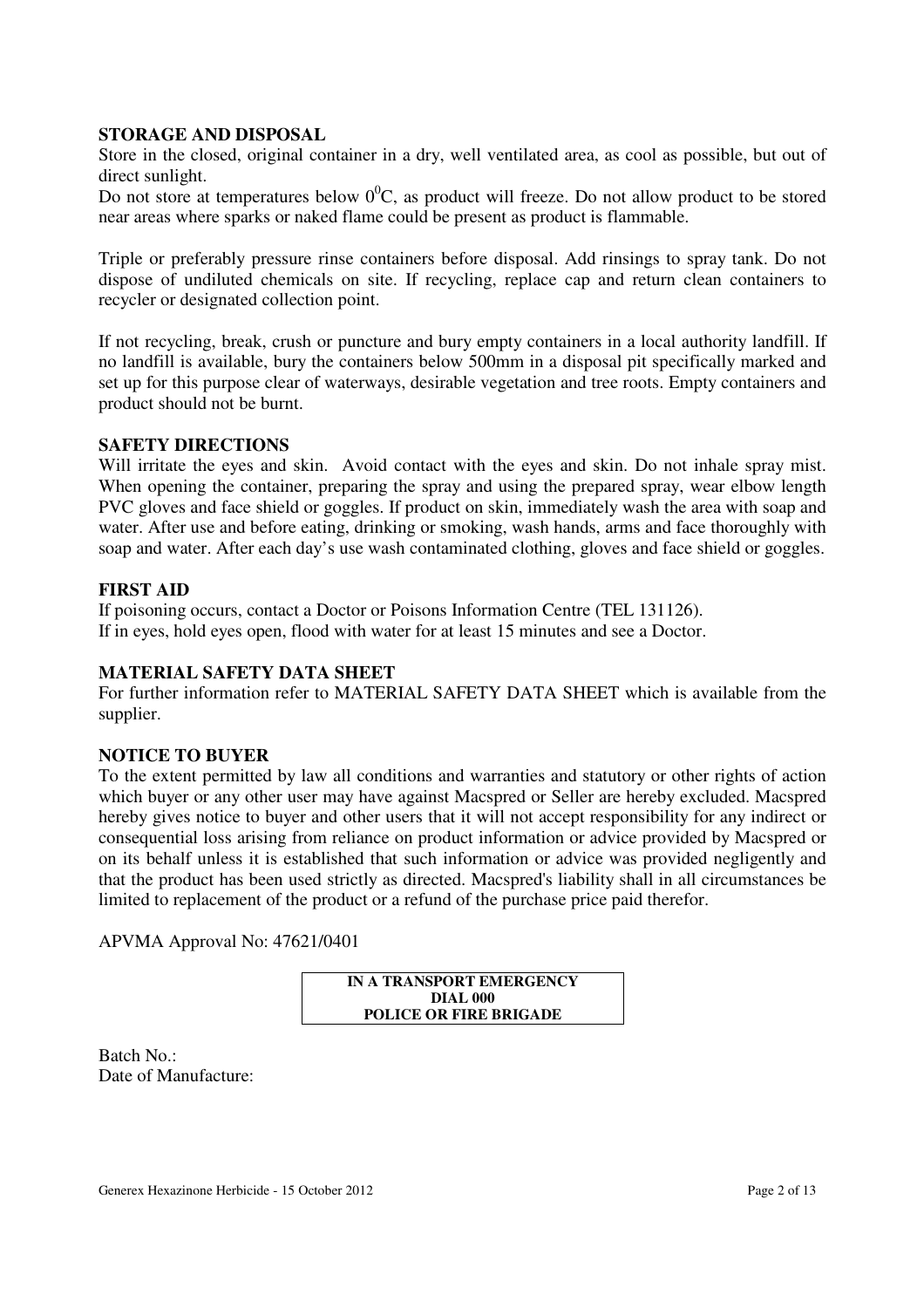# **CAUTION**

# **KEEP OUT OF REACH OF CHILDREN**

**READ SAFETY DIRECTIONS BEFORE OPENING OR USING** 

# **GENEREX HEXAZINONE HERBICIDE**

**ACTIVE CONSTITUENT: 250g/L HEXAZINONE** 



# DIRECTIONS FOR USE

This Leaflet is part of the Label.

APVMA APPROVAL NO: 47621/0401

MACSPRED PTY LTD ACN 011 029 495 13 KENNEDYS DRIVE DELACOMBE VIC 3356 Tel 03 5335 8522 www.macspred.com.au

Generex Hexazinone Herbicide - 15 October 2012 **Page 3 of 13** Page 3 of 13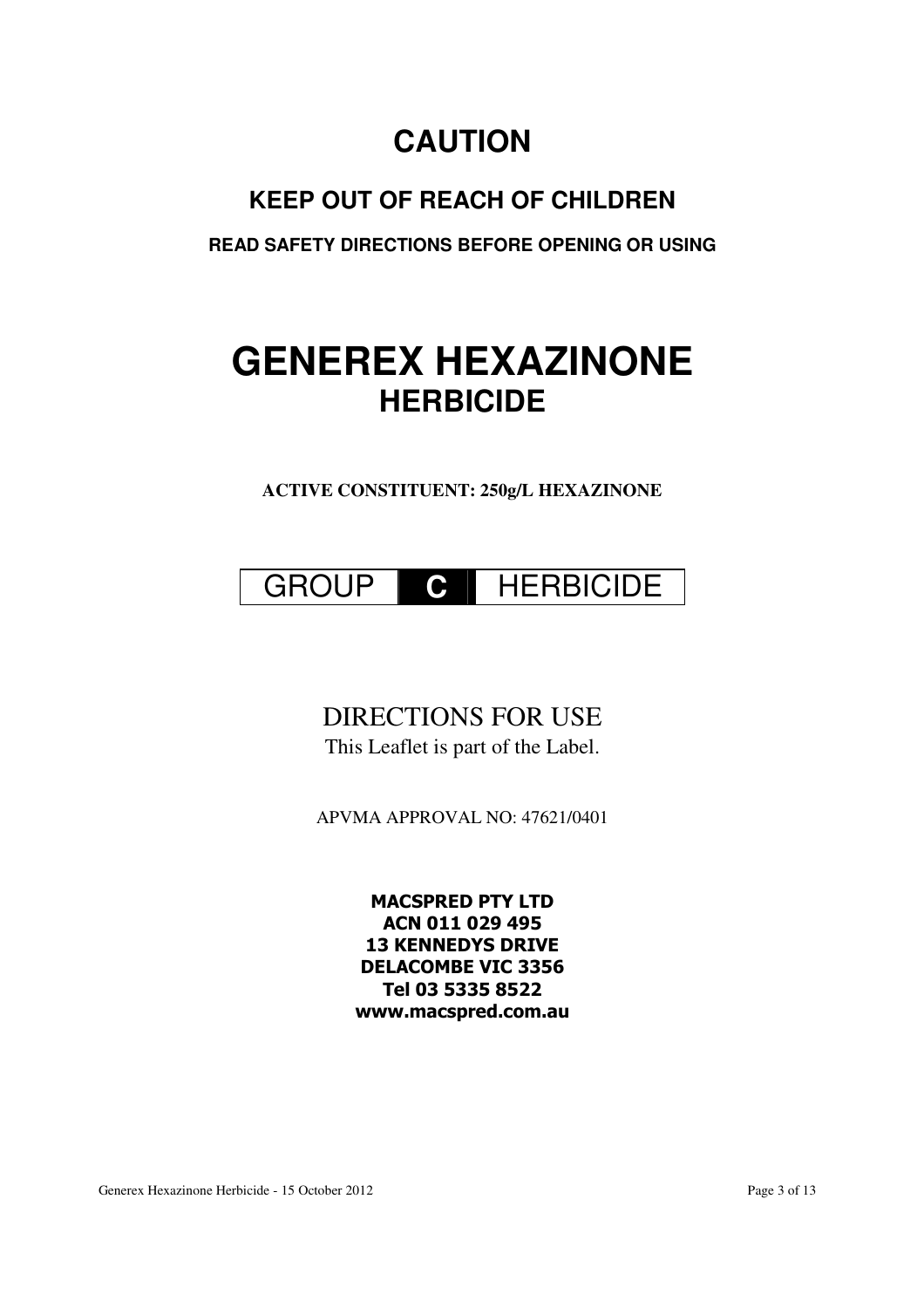# **DIRECTIONS FOR USE**

| <b>APPLICATION TECHNIQUE: BY GROUND AND AERIAL EQUIPMENT</b> |                                               |                                             |           |                                                      |  |  |
|--------------------------------------------------------------|-----------------------------------------------|---------------------------------------------|-----------|------------------------------------------------------|--|--|
| <b>CROP</b> and<br><b>SITUATION</b>                          | <b>WEEDS</b><br><b>CONTROLLED</b>             | <b>STATE</b>                                | RATE/ha.  | <b>CRITICAL COMMENTS</b>                             |  |  |
| <i>PINUS</i><br><b>RADIATA</b>                               | Annuals:-<br>Clovers<br>$\sqrt{m}$ $\sqrt{m}$ | Old., N.S.W.,<br>ACT, Vic., Tas.,<br>0.337A | 7 litres. | All PRE-PLANTING situations<br>Apply from March-July |  |  |

| <b>DI LUA LIUIT</b>                                                                                                                                                                      | CORTINOLLED                                                                                                                                                                                                                                                                                                        |                                                     |                            |                                                                                                                                                                                                                                              |
|------------------------------------------------------------------------------------------------------------------------------------------------------------------------------------------|--------------------------------------------------------------------------------------------------------------------------------------------------------------------------------------------------------------------------------------------------------------------------------------------------------------------|-----------------------------------------------------|----------------------------|----------------------------------------------------------------------------------------------------------------------------------------------------------------------------------------------------------------------------------------------|
| <b>PINUS</b><br><b>RADIATA</b><br>PRE-<br>PLANTING,<br><b>SITE</b><br><b>PREPARATION</b><br>on<br><b>PASTURE</b><br>SITES.                                                               | Annuals:-<br>Clovers<br>(Trifolium spp.)<br>Flatweeds<br>(Hypochoeris spp.)<br>Ryegrass<br>(Lolium rigidum)<br>Perennials:-<br>Dandelion<br>(Hypochaeris glabra)<br>Kangaroo grass<br>(Themeda australis)<br>Serrated tussock<br>(Nassella trichotoma)<br>Wallaby grass<br>(Danthonia spp.)                        | Qld., N.S.W.,<br>ACT, Vic., Tas.,<br>& W.A.<br>only | 7 litres.<br>11-15 litres. | All PRE-PLANTING situations<br>Apply from March-July<br>$\bullet$<br>Plant pines when yellowing of sprayed<br>$\bullet$<br>areas becomes visible.<br>Avoid machine planting to ensure good<br>$\bullet$<br>residual activity of the product. |
| <b>PINUS</b><br><b>RADIATA</b><br>PRE-<br>PLANTING,<br><b>SITE</b><br>PREPARATION.<br>on<br><b>NATIVE</b><br>WOODLAND,<br><b>HEATH</b> and<br><b>SECOND</b><br><b>ROTATION</b><br>SITES. | Woody Weeds and<br>Difficult-to-kill<br>Weeds.<br><b>Bracken</b><br>(Pteridium esculentum)<br>Cassinia (common)<br>(Cassinia aculeta)<br>Hop Goodenia<br>(Goodenia ovata)<br><b>Silver Wattle</b><br>(Acacia dealbata)<br>Sunshine acacia<br>(Acacia<br>botrycephaia)<br>Varnish acacia<br>(Acacia<br>verniciflua) |                                                     | 15 litres                  |                                                                                                                                                                                                                                              |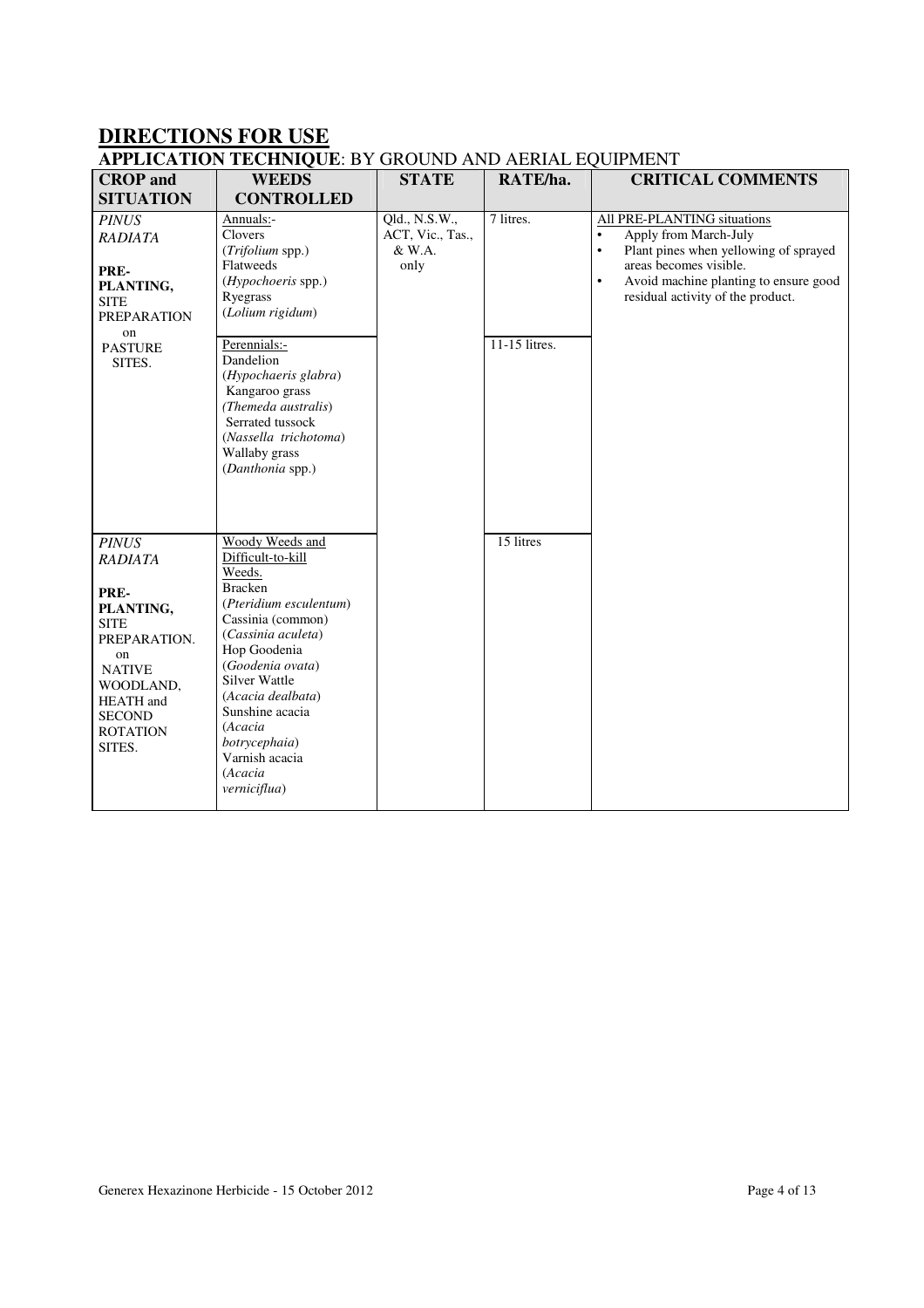| <b>CROP</b> and                                                                                                                                                     | <b>WEEDS</b>                                                                                                                                                                                                                                                 | <b>STATE</b>                                        | RATE/ha.                                                                                                         | <b>CRITICAL COMMENTS</b>                                                                                                                                                                                                                                                                                                                                                                    |
|---------------------------------------------------------------------------------------------------------------------------------------------------------------------|--------------------------------------------------------------------------------------------------------------------------------------------------------------------------------------------------------------------------------------------------------------|-----------------------------------------------------|------------------------------------------------------------------------------------------------------------------|---------------------------------------------------------------------------------------------------------------------------------------------------------------------------------------------------------------------------------------------------------------------------------------------------------------------------------------------------------------------------------------------|
| <b>SITUATION</b>                                                                                                                                                    | <b>CONTROLLED</b>                                                                                                                                                                                                                                            |                                                     |                                                                                                                  |                                                                                                                                                                                                                                                                                                                                                                                             |
| <b>PINUS</b><br>RADIATA<br>POST-<br>PLANTING,<br><b>TREE</b><br>RELEASE.<br>on<br><b>PASTURE</b><br>SITES.<br><b>PINUS</b><br>RADIATA<br>POST-<br>PLANTING,<br>TREE | <b>ANNUAL</b> and<br><b>PERENNIAL</b><br><b>WEEDS</b><br>(as listed above<br>in the<br><b>SITE</b><br><b>PREPARATION</b><br>Section of this<br>Directions for Use<br>Table.)<br>Woody Weeds and<br>Difficult-to-kill<br>Weeds.<br>(as listed above<br>in the | Qld., N.S.W.,<br>ACT, Vic., Tas.,<br>& W.A.<br>only | 11-15 litres.<br>15 litres                                                                                       | All POST-PLANTING situations<br>Apply from July-September<br>$\bullet$<br>$\bullet$<br>Wait approximately ONE month after<br>transplanting young pines before<br>spraying.<br>Do Not apply surfactant/ wetting agent<br>$\bullet$<br>when spraying over <i>Pinus radiata</i> .                                                                                                              |
| RELEASE.<br>on<br><b>NATIVE</b><br>WOODLAND,<br><b>HEATH</b> and<br><b>SECOND</b><br><b>ROTATION</b><br>SITES.                                                      | <b>SITE</b><br><b>PREPARATION</b><br>Section of this<br>Directions for Use<br>Table.)                                                                                                                                                                        |                                                     |                                                                                                                  |                                                                                                                                                                                                                                                                                                                                                                                             |
| POST-<br>PLANTING,<br><b>TREE</b><br>RELEASE.<br>on SANDY<br>LOAMS and<br><b>SANDY SOILS</b>                                                                        | <b>Annual Ryegrass</b><br>(Lolium rigidum)<br>Sorrel<br>(Rumex acetosella)<br>Yorkshire Fog<br>(Holcus lanatus)                                                                                                                                              | S.A., only.                                         | 10 litres                                                                                                        | Apply from Aug - Sept.<br>$\bullet$<br>$\bullet$<br>Wait approximately TWO months after<br>transplanting young pines before<br>spraying.<br>Do Not apply surfactant/ wetting agent<br>$\bullet$<br>when spraying over Pinus radiata.                                                                                                                                                        |
| POST-<br>PLANTING,<br>TREE<br>RELEASE.                                                                                                                              | <b>ANNUAL</b> and<br><b>PERENNIAL</b><br><b>WEEDS</b><br>(as listed above<br>in the<br><b>SITE</b><br><b>PREPARATION</b><br>Section of this<br>Directions for Use<br>Table.)                                                                                 | N.S.W., ACT,<br>Vic., Tas.,<br>S.A. & W.A.<br>only. | $6$ litres $+$<br>8 litres of<br>flowable<br>Atrazine or<br>$5 \text{ kg of}$<br>Atrazine<br>Wettable<br>Powder. | • To ensure reliable results, avoid applying<br>to Pinus radiata affected by stress,<br>caused by waterlogging, drought etc.<br>• Avoid applying on shale soils and exposed<br>subsoils.<br>• Do Not apply surfactant/ wetting agent<br>when spraying over Pinus radiata.<br>• Apply from Jul- Sept.<br>• Wait approximately TWO months after<br>transplanting young pines before spraying. |

# **NOT TO BE USED FOR ANY PURPOSE, OR IN ANY MANNER, CONTRARY TO THIS LABEL UNLESS AUTHORISED BY APPROPRIATE LEGISLATION**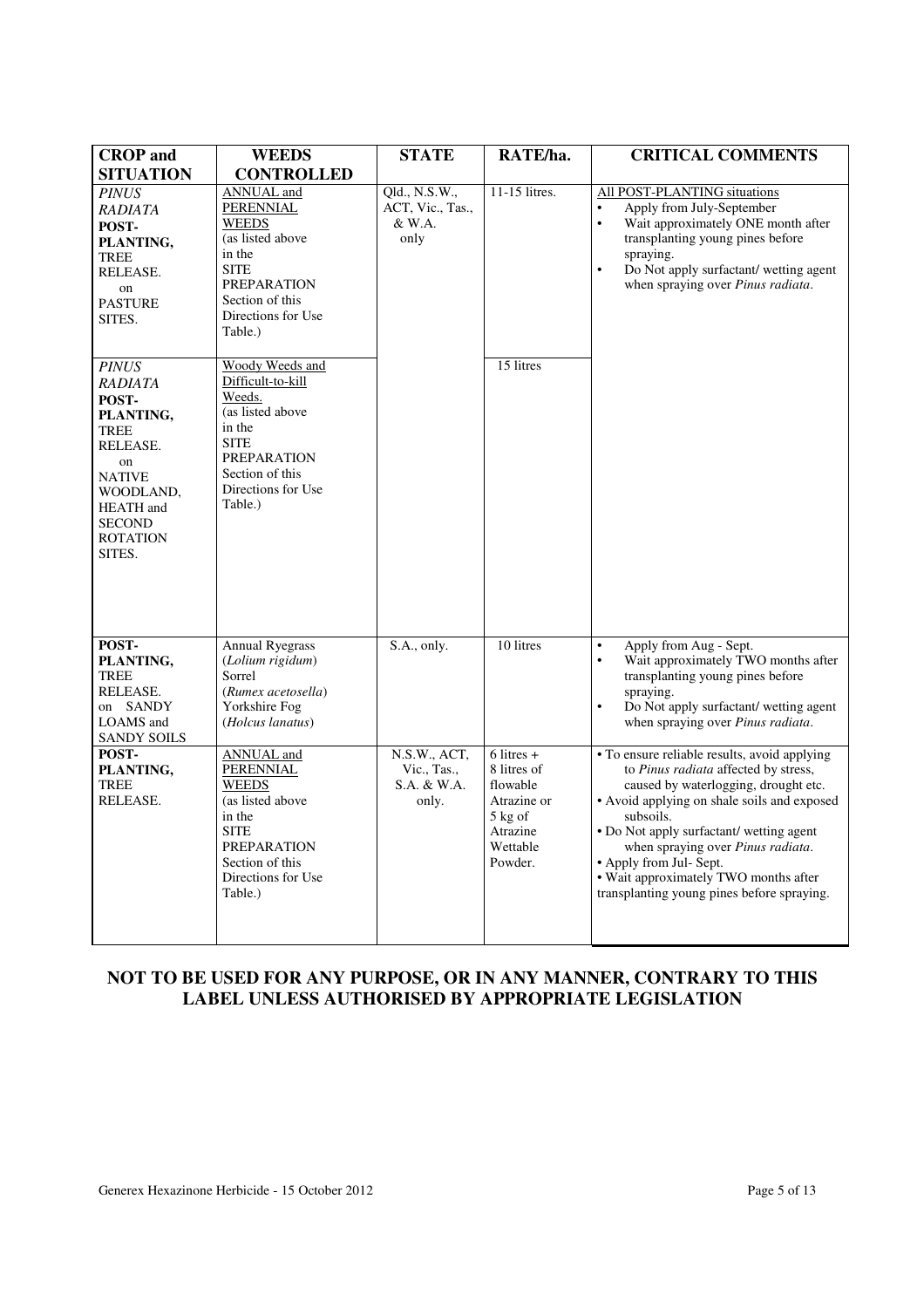# **GENERAL INSTRUCTIONS**

# **FOR** *PINUS RADIATA* **FORESTRY SITUATIONS ONLY**

# **USE OF SURFACTANTS/WETTING AGENTS.**

**DO NOT** add a surfactant/wetting agent when applying by ground or air over *Pinus radiata* trees. Use a surfactant/wetting agent for directed foliar applications to unwanted species. Add wetting agent/surfactant where appropriate at the rate of 250-500 mL/100 litres of non ionic surfactant containing 100% active constituent. Adjust rates according to the active constituent level in the product.

# **SAFETY TO** *PINUS RADIATA* **PLANTATIONS**

Young pines may be killed or injured if post planting sprays are carried out in situations where:

1. The soil is gravel/rocky and subsoils exposed.

2. **The young pines are under stress due to some environmental factor, such as drought, moisture stress or waterlogging.**

3. Soils that are poorly drained.

# **SPRAY TANK PREPARATION**

With the agitator engaged:

- 1. Partially fill the tank with water.
- 2. Add correct amount of product for the area to be sprayed

3. Top up the tank with water.

Strainer and nozzle screens of 50 mesh or coarser should be used and the agitator kept running while spraying.

# **APPLICATION EQUIPMENT**

**Ground Application:** Use 100-400 litres per sprayed hectare. The denser the target species, the higher the water volume. Ensure spray overlap occurs above target weeds to prevent strips of uncontrolled weeds occurring.

**Hand held Equipment Application:** Use 2000-4000 litres per sprayed hectare.

**Aerial Application:** Use a minimum of 5 litres of water for each litre of product recommended in the DIRECTIONS FOR USE Table

### **SPRAYER CLEAN UP**

After use, clean all spray equipment by thoroughly washing with water in order to avoid corrosion to tanks, lines and nozzles.

Aircraft used in application should be thoroughly washed with particular attention to wheels and landing gear.

Ensure drainage of water, used in clean up operation, is discharged to areas that will not cause damage to desirable species either by direct contact or root uptake via seepage into soil.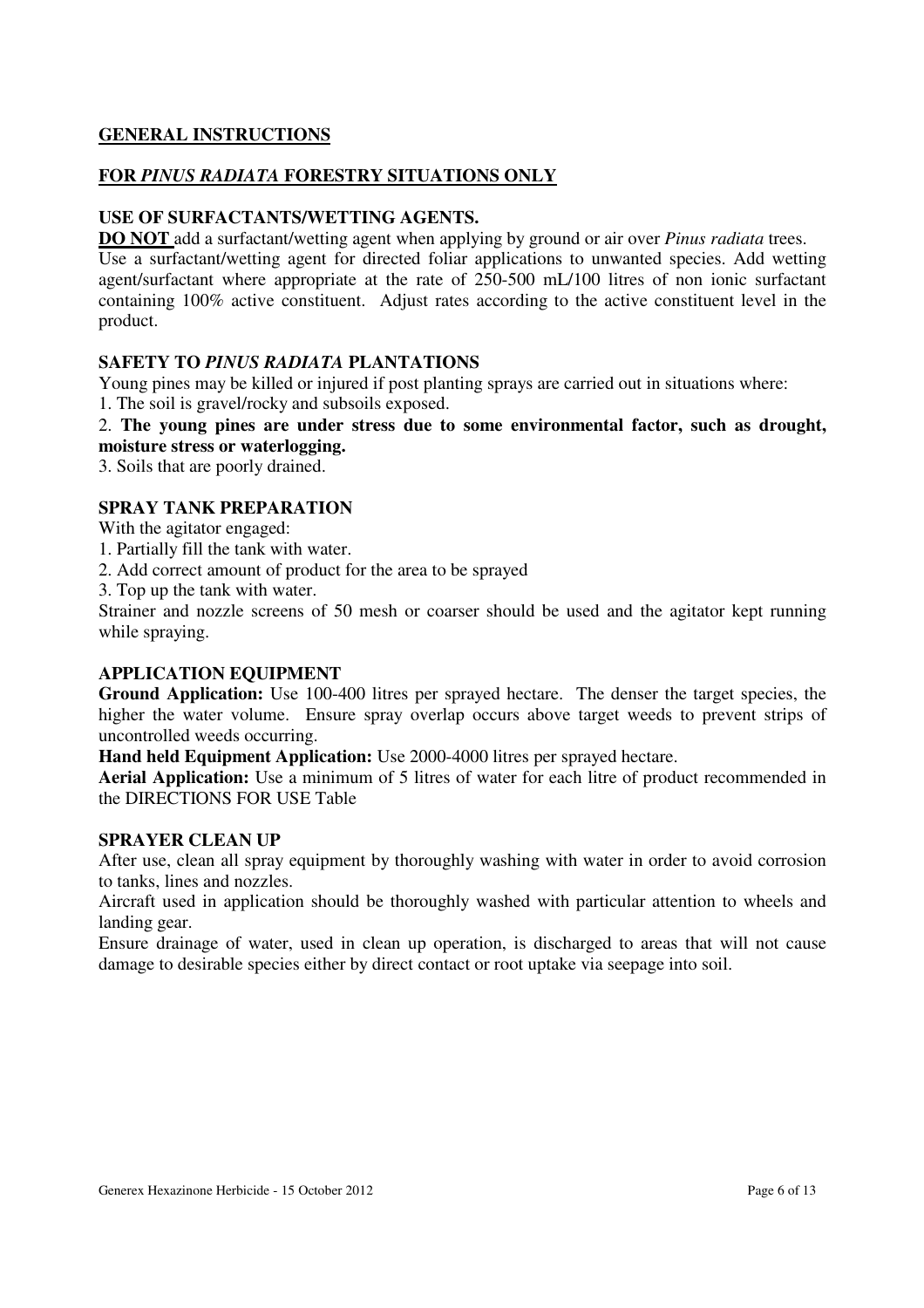# **DIRECTIONS FOR USE APPLICATION TECHNIQUE**: GROUND APPLICATION

| <b>SITUATIONS</b>                                                                                                            | <b>WEEDS</b>                                                                                                                                                                                                                                                     | <b>STATE</b>                        | RATE/ha.                                 | <b>CRITICAL COMMENTS</b>                                                                                                                                                                                                                                                                                                                                                                                                                                    |
|------------------------------------------------------------------------------------------------------------------------------|------------------------------------------------------------------------------------------------------------------------------------------------------------------------------------------------------------------------------------------------------------------|-------------------------------------|------------------------------------------|-------------------------------------------------------------------------------------------------------------------------------------------------------------------------------------------------------------------------------------------------------------------------------------------------------------------------------------------------------------------------------------------------------------------------------------------------------------|
|                                                                                                                              | <b>CONTROLLED</b>                                                                                                                                                                                                                                                |                                     |                                          |                                                                                                                                                                                                                                                                                                                                                                                                                                                             |
| Commercial<br>& Industrial<br>areas,<br>Rights of<br>Way,<br>around<br>Agricultural<br>Buildings &<br>Pasture<br>situations. | Annual Weeds:-<br>Barnyard grass<br>(Echinochloa crus-gali)<br>Brome grass<br>(Bromus spp.)<br>Love grass<br>(Eragostis curvula)<br>Medics<br>(Medicago spp.)<br>Paterson's Curse/<br>Salvation Jane<br>(Echium plantagium)<br>Sowthistle<br>(Sonchus oleraceus) | All States                          | 13-18 litres                             | <b>ALL WEEDS</b><br>Apply the higher rates if the<br>following conditions are present:-<br>· Soil type is heavy and<br>organic matter is high.<br>There are dense stands of<br>$\bullet$<br>hard-to-kill species,<br>eg. perennials.<br>Soil type is light and subject<br>$\bullet$<br>to washing away by heavy rains.<br>DO NOT apply if desirable plants<br>are in close proximity to the<br>target species, as root uptake may<br>cause injury or death. |
|                                                                                                                              | Wild Oats                                                                                                                                                                                                                                                        |                                     |                                          |                                                                                                                                                                                                                                                                                                                                                                                                                                                             |
|                                                                                                                              | (Avena spp.)<br>Perennial Weeds:-<br>(as per the list                                                                                                                                                                                                            | Qld., N.S.W.,<br>ACT, W.A.,<br>only | 18-54 litres                             |                                                                                                                                                                                                                                                                                                                                                                                                                                                             |
|                                                                                                                              | below).                                                                                                                                                                                                                                                          | Vic., S.A.,<br>Tas., only           | 22-43 litres                             |                                                                                                                                                                                                                                                                                                                                                                                                                                                             |
|                                                                                                                              | Artichoke Thistle<br>(Cynara cardunculus)                                                                                                                                                                                                                        |                                     |                                          |                                                                                                                                                                                                                                                                                                                                                                                                                                                             |
|                                                                                                                              | Couch grass<br>(Cynodon dactylon)<br>Chicory<br>(Cichorium intybus)                                                                                                                                                                                              |                                     |                                          |                                                                                                                                                                                                                                                                                                                                                                                                                                                             |
|                                                                                                                              | Docks<br>(Rumex obtusifolius)                                                                                                                                                                                                                                    |                                     |                                          |                                                                                                                                                                                                                                                                                                                                                                                                                                                             |
|                                                                                                                              | Flatweed<br>(Hypochoeris radicata)                                                                                                                                                                                                                               |                                     |                                          |                                                                                                                                                                                                                                                                                                                                                                                                                                                             |
|                                                                                                                              | Kikuyu<br>(Pennisetum<br>clandestinum)<br><b>Nutgrass</b><br>(Cyperus rotundus)                                                                                                                                                                                  |                                     |                                          |                                                                                                                                                                                                                                                                                                                                                                                                                                                             |
|                                                                                                                              | Paspalum<br>(Paspalum dilitatum)                                                                                                                                                                                                                                 |                                     |                                          |                                                                                                                                                                                                                                                                                                                                                                                                                                                             |
|                                                                                                                              | Rhodes grass<br>(Chloris gayana)                                                                                                                                                                                                                                 |                                     |                                          |                                                                                                                                                                                                                                                                                                                                                                                                                                                             |
|                                                                                                                              | Spiny Rush<br>(Juncus acutus)                                                                                                                                                                                                                                    | Vic. only                           | 360-540 mL<br>per 100litres<br>of water. | Controls mature plants.<br>Controls seedlings for about<br>6 months.                                                                                                                                                                                                                                                                                                                                                                                        |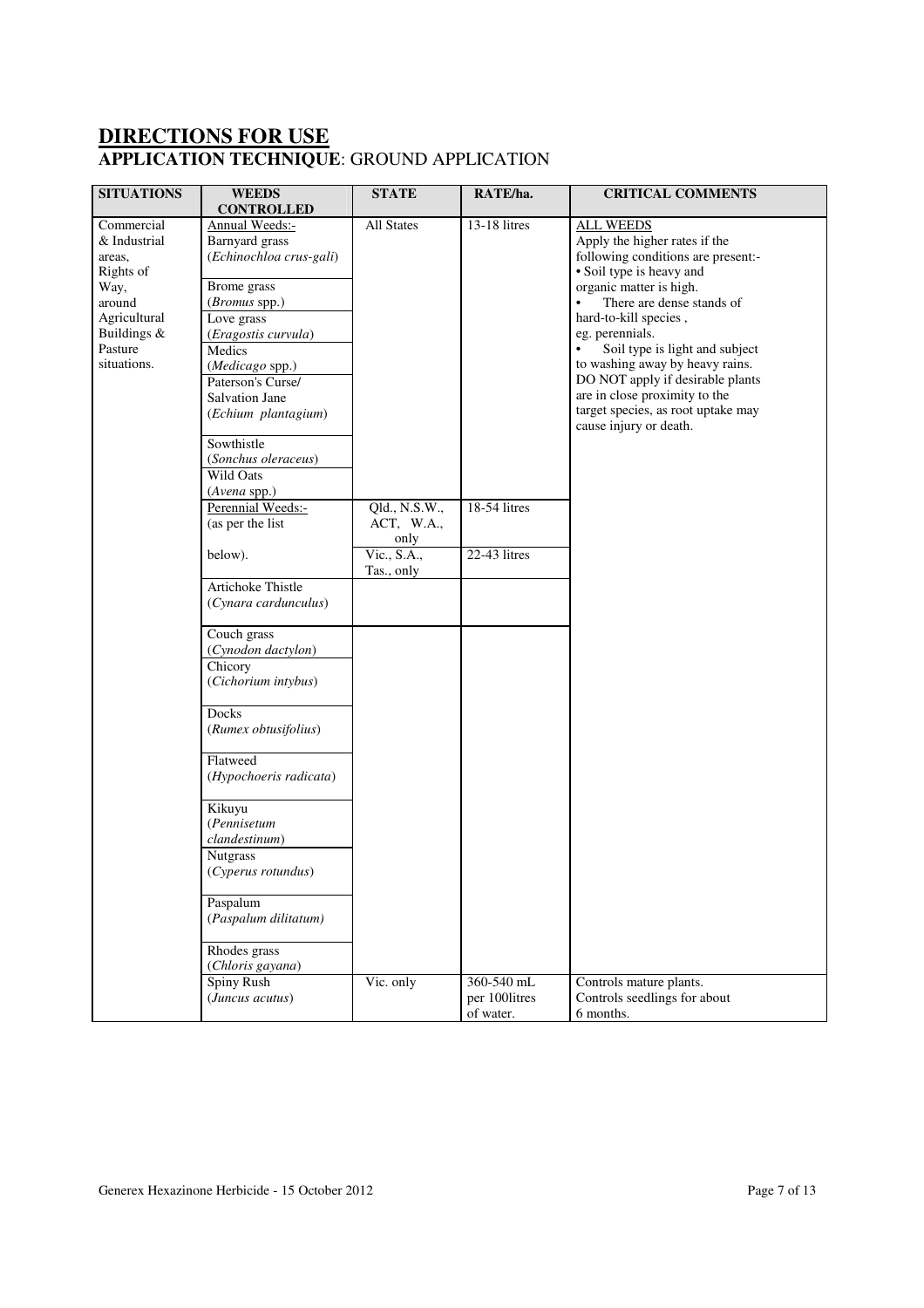# **DIRECTIONS FOR USE**

# **APPLICATION TECHNIQUE**: STEM INJECTION

| <b>SITUATION</b> | <b>WEEDS</b>          | <b>STATE</b>      | <b>RATE</b>               | <b>CRITICAL COMMENTS</b> |
|------------------|-----------------------|-------------------|---------------------------|--------------------------|
|                  | <b>CONTROLLED</b>     |                   |                           |                          |
| Commercial       | Eucalypt spp.         | Qld. only         | 1 mL/cut each cut 15cm    | <b>ALL TREES</b>         |
| & Industrial     | such as:-             |                   | of circumference,         | -Apply at waist height.  |
| areas.           | Bloodwood (red)       |                   | centre to centre of cuts  | -Apply a minimum of      |
| Rights of Way,   | (E. dichromophloia)   |                   | $\alpha$ r                | 2 mL to each tree.       |
| around           |                       |                   | 2 mL/cut each 30cm        |                          |
| Agricultural     |                       |                   | of circumference,         |                          |
| Buildings &      |                       |                   | centre to centre of cuts. |                          |
| Pasture          | <b>Brown Box</b>      | N.S.W, ACT &      | 0.5 mL/cut at 15cm,       |                          |
| situations.      | (E. microcarpa)       | Qld. only         | centre to centre of cuts  |                          |
|                  |                       |                   | $\alpha$                  |                          |
|                  |                       |                   | 1mL/cut at 30cm,          |                          |
|                  |                       |                   | centre to centre of cuts. |                          |
|                  | Coolibah              | N.S.W., ACT,      | 1mL/cut each 15cm,        |                          |
|                  | (E. microtheca)       | Qld, W.A., S.A.,  | centre to centre of cuts  |                          |
|                  |                       | only              | $\alpha$                  |                          |
|                  |                       |                   | 2mL/cut each 30cm,        |                          |
|                  |                       |                   | centre to centre of cuts. |                          |
|                  | Grey Topped Box/      | N.S.W, ACT. &     |                           |                          |
|                  | Grey Gum              | VIC. only         |                           |                          |
|                  | $(E$ .moluccana $)$   |                   |                           |                          |
|                  | Ironbark (silverleaf) | $N.S.W.$ ACT $&$  | 0.5 mL/cut at 15cm,       |                          |
|                  | (E. melanopholia)     | Qld. only         | centre to centre of cuts  |                          |
|                  |                       |                   | $\alpha$ r                |                          |
|                  |                       |                   | 1mL/cut at 30cm,          |                          |
|                  |                       |                   | centre to centre of cuts  |                          |
|                  | Morton Bay Ash        | N.S.W, ACT &      | 1 mL/ cut at 15cm,        |                          |
|                  | (E. tessellaris)      | Qld. only         | centre to centre of cuts  |                          |
|                  |                       |                   | $\alpha$                  |                          |
|                  |                       |                   | 2 mL/cut at 30cm.         |                          |
|                  |                       |                   | centre to centre of cuts. |                          |
|                  | Poplar Box            | $N.S.W.$ ACT $&$  | 0.5mL/cut at 15 cm,       |                          |
|                  | (E.populenea)         | Qld only          | centre to centre of cuts  |                          |
|                  |                       |                   | $\alpha$                  |                          |
|                  |                       |                   | 1mL/cut at 30cm.          |                          |
|                  |                       |                   | centre to centre of cuts. |                          |
|                  | Stringybark (red)     | N.S.W., ACT, Vic. | 1 mL/cut at 15 cm.        |                          |
|                  | (E. macrorhyncha)     | $&$ S.A. only     | centre to centre of cuts  |                          |
|                  |                       |                   | $\alpha$                  |                          |
|                  |                       |                   | 2mL/cut at 30cm,          |                          |
|                  |                       |                   | centre to centre of cuts  |                          |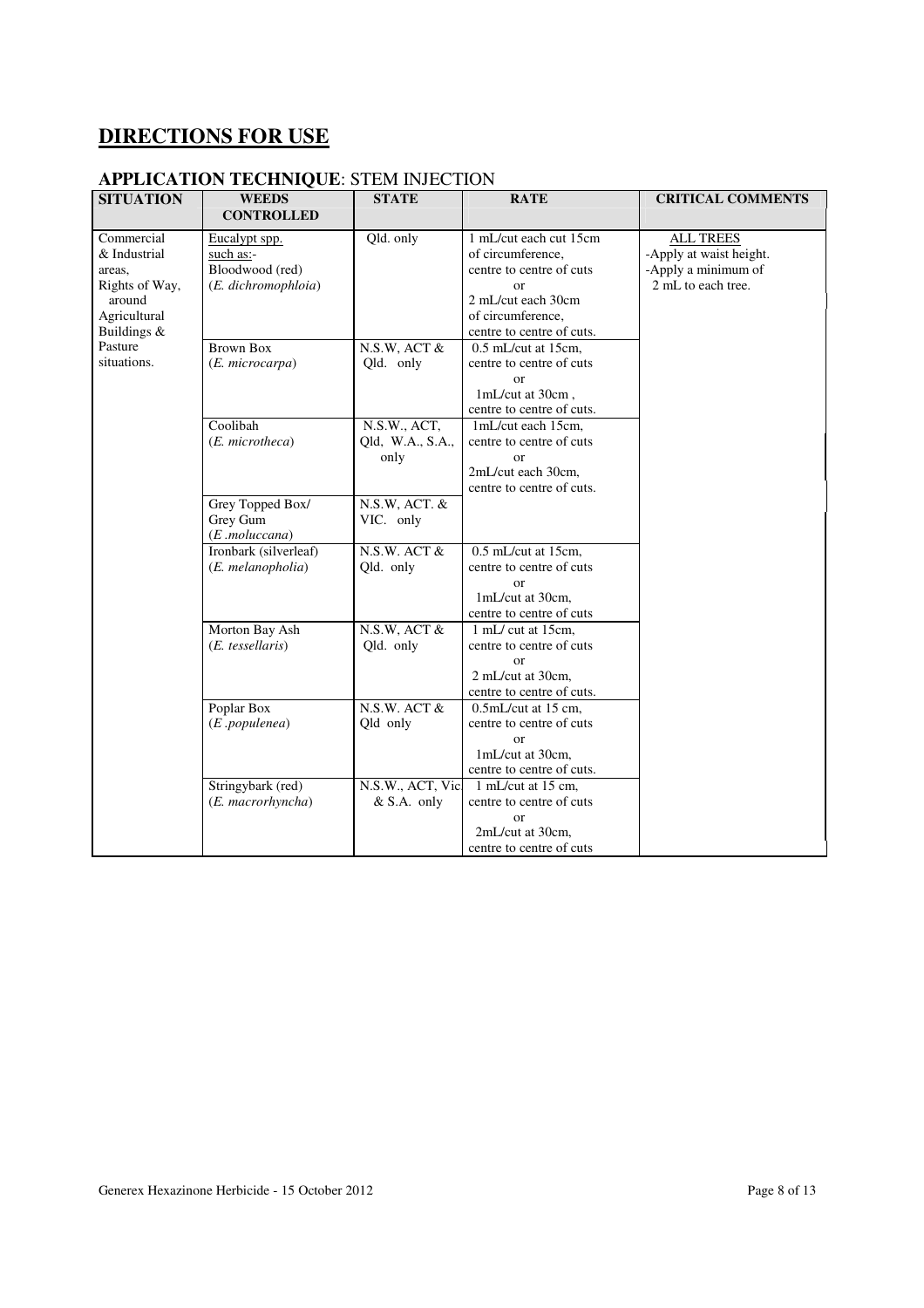# **DIRECTIONS FOR USE APPLICATION TECHNIQUE**: BY ON GROUND SPOT APPLICATION NEAR

# INDIVIDUAL BUSH/ TREE.

| Commercial<br>Acacia spp,<br><b>ALL BUSHES &amp; TREES</b><br>Rates are for bushes/trees up to<br>& Industrial<br>such as:-<br>Qld. N.S.W.<br>1 metre in height only. Bushes/<br><b>Brigalow</b><br>areas,<br>2 mL/ spot<br>trees above 1 metre will not be<br>Rights of<br>(A. harpophylla)<br>ACT only<br>controlled. One spot for each<br>Way,<br><b>Silver Wattle</b><br>All States<br>around<br>individual tree/bush unless<br>(A. delbata)<br>Agricultural<br>otherwise stated. Place spot<br>Eucalypt spp. such as:-<br>Buildings &<br>between the base of the plant &<br>Pasture<br>the dripline unless otherwise<br>Coolibah<br>$S.A.$ , W.A.,<br>2mL/spot<br>stated. The dripline is the line<br>situations.<br>(E. microtheca)<br>Qld., N.S.W.,<br>between the extremity of foliage<br>ACT only<br>and the ground.<br>Dawson Gum<br>Qld. Only<br>(E. cambageana)<br>Gumtopped Box/, Grey Box (E.<br>N.S.W., ACT, Vic.<br>moluccana)<br>only<br>Qld., N.S.W.,<br>Ironbark(red)/ Mugga<br>(E. sideroxylon)<br>ACT, Vic., only<br>Qld., N.S.W.<br>Poplar Box<br>(E. populenea)<br>ACT only<br>Other species<br>such as:-<br><b>All States</b><br>African Boxthorn<br>4mL/spot<br>(Lycium<br>ferocissimum)<br>All States<br>Bitterbark/<br>2mL/spot<br>Quinine Tree<br>(Alstonia constricta)<br><b>All States</b><br>Blackberry<br>4mL/spot<br>Place spot near base. Apply to single<br>crowned bushes.<br>$(Rubus$ spp.)<br>Tasmania only: To preserve the fruit<br>do not apply to bushes bearing near<br>mature or mature fruit.<br>False Sandalwood/Budda<br>Qld., N.S.W.,<br>2mL/spot<br>(Eremophila mitchelli)<br>ACT only<br>Limebush<br>Use 2 spots for each bush/tree.<br>Qld. only<br>2mL/spot<br>(Eremocitrus glauca)<br>Parkonsonia (Parkonsonia<br>Qld., N.S.W.,<br>4mL/spot<br>ACT, W.A. only<br>aculata)<br>2mL/spot<br>Rubbervine (Cryptostegia<br>Qld., only<br>Apply spots to base of the plant.<br>Apply3 spots to<br>Retreatment maybe needed if<br>grandiflora)<br>each bush or tree.<br>plants are still partially green<br>after 2 years.<br><b>Sweet Briar</b><br>N.S.W., ACT,<br>4mL/spot<br>(Rosa rubiginosa)<br>Vic., Tas. only<br>Teatree(Broadleaf)<br>N.S.W., ACT,<br>2mL/spot<br>(Melaleuca verdiflora)<br>Qld., only | <b>SITUATION</b> | пурту проже розни тиее.<br><b>WEEDS</b><br><b>CONTROLLED</b> | <b>STATE</b> | <b>RATE</b> | <b>CRITICAL COMMENTS</b> |
|-------------------------------------------------------------------------------------------------------------------------------------------------------------------------------------------------------------------------------------------------------------------------------------------------------------------------------------------------------------------------------------------------------------------------------------------------------------------------------------------------------------------------------------------------------------------------------------------------------------------------------------------------------------------------------------------------------------------------------------------------------------------------------------------------------------------------------------------------------------------------------------------------------------------------------------------------------------------------------------------------------------------------------------------------------------------------------------------------------------------------------------------------------------------------------------------------------------------------------------------------------------------------------------------------------------------------------------------------------------------------------------------------------------------------------------------------------------------------------------------------------------------------------------------------------------------------------------------------------------------------------------------------------------------------------------------------------------------------------------------------------------------------------------------------------------------------------------------------------------------------------------------------------------------------------------------------------------------------------------------------------------------------------------------------------------------------------------------------------------------------------------------------------------------------------------------------------------------------------------------------------------|------------------|--------------------------------------------------------------|--------------|-------------|--------------------------|
|                                                                                                                                                                                                                                                                                                                                                                                                                                                                                                                                                                                                                                                                                                                                                                                                                                                                                                                                                                                                                                                                                                                                                                                                                                                                                                                                                                                                                                                                                                                                                                                                                                                                                                                                                                                                                                                                                                                                                                                                                                                                                                                                                                                                                                                             |                  |                                                              |              |             |                          |
|                                                                                                                                                                                                                                                                                                                                                                                                                                                                                                                                                                                                                                                                                                                                                                                                                                                                                                                                                                                                                                                                                                                                                                                                                                                                                                                                                                                                                                                                                                                                                                                                                                                                                                                                                                                                                                                                                                                                                                                                                                                                                                                                                                                                                                                             |                  |                                                              |              |             |                          |
|                                                                                                                                                                                                                                                                                                                                                                                                                                                                                                                                                                                                                                                                                                                                                                                                                                                                                                                                                                                                                                                                                                                                                                                                                                                                                                                                                                                                                                                                                                                                                                                                                                                                                                                                                                                                                                                                                                                                                                                                                                                                                                                                                                                                                                                             |                  |                                                              |              |             |                          |
|                                                                                                                                                                                                                                                                                                                                                                                                                                                                                                                                                                                                                                                                                                                                                                                                                                                                                                                                                                                                                                                                                                                                                                                                                                                                                                                                                                                                                                                                                                                                                                                                                                                                                                                                                                                                                                                                                                                                                                                                                                                                                                                                                                                                                                                             |                  |                                                              |              |             |                          |
|                                                                                                                                                                                                                                                                                                                                                                                                                                                                                                                                                                                                                                                                                                                                                                                                                                                                                                                                                                                                                                                                                                                                                                                                                                                                                                                                                                                                                                                                                                                                                                                                                                                                                                                                                                                                                                                                                                                                                                                                                                                                                                                                                                                                                                                             |                  |                                                              |              |             |                          |
|                                                                                                                                                                                                                                                                                                                                                                                                                                                                                                                                                                                                                                                                                                                                                                                                                                                                                                                                                                                                                                                                                                                                                                                                                                                                                                                                                                                                                                                                                                                                                                                                                                                                                                                                                                                                                                                                                                                                                                                                                                                                                                                                                                                                                                                             |                  |                                                              |              |             |                          |
|                                                                                                                                                                                                                                                                                                                                                                                                                                                                                                                                                                                                                                                                                                                                                                                                                                                                                                                                                                                                                                                                                                                                                                                                                                                                                                                                                                                                                                                                                                                                                                                                                                                                                                                                                                                                                                                                                                                                                                                                                                                                                                                                                                                                                                                             |                  |                                                              |              |             |                          |
|                                                                                                                                                                                                                                                                                                                                                                                                                                                                                                                                                                                                                                                                                                                                                                                                                                                                                                                                                                                                                                                                                                                                                                                                                                                                                                                                                                                                                                                                                                                                                                                                                                                                                                                                                                                                                                                                                                                                                                                                                                                                                                                                                                                                                                                             |                  |                                                              |              |             |                          |
|                                                                                                                                                                                                                                                                                                                                                                                                                                                                                                                                                                                                                                                                                                                                                                                                                                                                                                                                                                                                                                                                                                                                                                                                                                                                                                                                                                                                                                                                                                                                                                                                                                                                                                                                                                                                                                                                                                                                                                                                                                                                                                                                                                                                                                                             |                  |                                                              |              |             |                          |
|                                                                                                                                                                                                                                                                                                                                                                                                                                                                                                                                                                                                                                                                                                                                                                                                                                                                                                                                                                                                                                                                                                                                                                                                                                                                                                                                                                                                                                                                                                                                                                                                                                                                                                                                                                                                                                                                                                                                                                                                                                                                                                                                                                                                                                                             |                  |                                                              |              |             |                          |
|                                                                                                                                                                                                                                                                                                                                                                                                                                                                                                                                                                                                                                                                                                                                                                                                                                                                                                                                                                                                                                                                                                                                                                                                                                                                                                                                                                                                                                                                                                                                                                                                                                                                                                                                                                                                                                                                                                                                                                                                                                                                                                                                                                                                                                                             |                  |                                                              |              |             |                          |
|                                                                                                                                                                                                                                                                                                                                                                                                                                                                                                                                                                                                                                                                                                                                                                                                                                                                                                                                                                                                                                                                                                                                                                                                                                                                                                                                                                                                                                                                                                                                                                                                                                                                                                                                                                                                                                                                                                                                                                                                                                                                                                                                                                                                                                                             |                  |                                                              |              |             |                          |
|                                                                                                                                                                                                                                                                                                                                                                                                                                                                                                                                                                                                                                                                                                                                                                                                                                                                                                                                                                                                                                                                                                                                                                                                                                                                                                                                                                                                                                                                                                                                                                                                                                                                                                                                                                                                                                                                                                                                                                                                                                                                                                                                                                                                                                                             |                  |                                                              |              |             |                          |
|                                                                                                                                                                                                                                                                                                                                                                                                                                                                                                                                                                                                                                                                                                                                                                                                                                                                                                                                                                                                                                                                                                                                                                                                                                                                                                                                                                                                                                                                                                                                                                                                                                                                                                                                                                                                                                                                                                                                                                                                                                                                                                                                                                                                                                                             |                  |                                                              |              |             |                          |
|                                                                                                                                                                                                                                                                                                                                                                                                                                                                                                                                                                                                                                                                                                                                                                                                                                                                                                                                                                                                                                                                                                                                                                                                                                                                                                                                                                                                                                                                                                                                                                                                                                                                                                                                                                                                                                                                                                                                                                                                                                                                                                                                                                                                                                                             |                  |                                                              |              |             |                          |
|                                                                                                                                                                                                                                                                                                                                                                                                                                                                                                                                                                                                                                                                                                                                                                                                                                                                                                                                                                                                                                                                                                                                                                                                                                                                                                                                                                                                                                                                                                                                                                                                                                                                                                                                                                                                                                                                                                                                                                                                                                                                                                                                                                                                                                                             |                  |                                                              |              |             |                          |
|                                                                                                                                                                                                                                                                                                                                                                                                                                                                                                                                                                                                                                                                                                                                                                                                                                                                                                                                                                                                                                                                                                                                                                                                                                                                                                                                                                                                                                                                                                                                                                                                                                                                                                                                                                                                                                                                                                                                                                                                                                                                                                                                                                                                                                                             |                  |                                                              |              |             |                          |
|                                                                                                                                                                                                                                                                                                                                                                                                                                                                                                                                                                                                                                                                                                                                                                                                                                                                                                                                                                                                                                                                                                                                                                                                                                                                                                                                                                                                                                                                                                                                                                                                                                                                                                                                                                                                                                                                                                                                                                                                                                                                                                                                                                                                                                                             |                  |                                                              |              |             |                          |
|                                                                                                                                                                                                                                                                                                                                                                                                                                                                                                                                                                                                                                                                                                                                                                                                                                                                                                                                                                                                                                                                                                                                                                                                                                                                                                                                                                                                                                                                                                                                                                                                                                                                                                                                                                                                                                                                                                                                                                                                                                                                                                                                                                                                                                                             |                  |                                                              |              |             |                          |
|                                                                                                                                                                                                                                                                                                                                                                                                                                                                                                                                                                                                                                                                                                                                                                                                                                                                                                                                                                                                                                                                                                                                                                                                                                                                                                                                                                                                                                                                                                                                                                                                                                                                                                                                                                                                                                                                                                                                                                                                                                                                                                                                                                                                                                                             |                  |                                                              |              |             |                          |
|                                                                                                                                                                                                                                                                                                                                                                                                                                                                                                                                                                                                                                                                                                                                                                                                                                                                                                                                                                                                                                                                                                                                                                                                                                                                                                                                                                                                                                                                                                                                                                                                                                                                                                                                                                                                                                                                                                                                                                                                                                                                                                                                                                                                                                                             |                  |                                                              |              |             |                          |
|                                                                                                                                                                                                                                                                                                                                                                                                                                                                                                                                                                                                                                                                                                                                                                                                                                                                                                                                                                                                                                                                                                                                                                                                                                                                                                                                                                                                                                                                                                                                                                                                                                                                                                                                                                                                                                                                                                                                                                                                                                                                                                                                                                                                                                                             |                  |                                                              |              |             |                          |
|                                                                                                                                                                                                                                                                                                                                                                                                                                                                                                                                                                                                                                                                                                                                                                                                                                                                                                                                                                                                                                                                                                                                                                                                                                                                                                                                                                                                                                                                                                                                                                                                                                                                                                                                                                                                                                                                                                                                                                                                                                                                                                                                                                                                                                                             |                  |                                                              |              |             |                          |
|                                                                                                                                                                                                                                                                                                                                                                                                                                                                                                                                                                                                                                                                                                                                                                                                                                                                                                                                                                                                                                                                                                                                                                                                                                                                                                                                                                                                                                                                                                                                                                                                                                                                                                                                                                                                                                                                                                                                                                                                                                                                                                                                                                                                                                                             |                  |                                                              |              |             |                          |
|                                                                                                                                                                                                                                                                                                                                                                                                                                                                                                                                                                                                                                                                                                                                                                                                                                                                                                                                                                                                                                                                                                                                                                                                                                                                                                                                                                                                                                                                                                                                                                                                                                                                                                                                                                                                                                                                                                                                                                                                                                                                                                                                                                                                                                                             |                  |                                                              |              |             |                          |
|                                                                                                                                                                                                                                                                                                                                                                                                                                                                                                                                                                                                                                                                                                                                                                                                                                                                                                                                                                                                                                                                                                                                                                                                                                                                                                                                                                                                                                                                                                                                                                                                                                                                                                                                                                                                                                                                                                                                                                                                                                                                                                                                                                                                                                                             |                  |                                                              |              |             |                          |
|                                                                                                                                                                                                                                                                                                                                                                                                                                                                                                                                                                                                                                                                                                                                                                                                                                                                                                                                                                                                                                                                                                                                                                                                                                                                                                                                                                                                                                                                                                                                                                                                                                                                                                                                                                                                                                                                                                                                                                                                                                                                                                                                                                                                                                                             |                  |                                                              |              |             |                          |
|                                                                                                                                                                                                                                                                                                                                                                                                                                                                                                                                                                                                                                                                                                                                                                                                                                                                                                                                                                                                                                                                                                                                                                                                                                                                                                                                                                                                                                                                                                                                                                                                                                                                                                                                                                                                                                                                                                                                                                                                                                                                                                                                                                                                                                                             |                  |                                                              |              |             |                          |
|                                                                                                                                                                                                                                                                                                                                                                                                                                                                                                                                                                                                                                                                                                                                                                                                                                                                                                                                                                                                                                                                                                                                                                                                                                                                                                                                                                                                                                                                                                                                                                                                                                                                                                                                                                                                                                                                                                                                                                                                                                                                                                                                                                                                                                                             |                  |                                                              |              |             |                          |
|                                                                                                                                                                                                                                                                                                                                                                                                                                                                                                                                                                                                                                                                                                                                                                                                                                                                                                                                                                                                                                                                                                                                                                                                                                                                                                                                                                                                                                                                                                                                                                                                                                                                                                                                                                                                                                                                                                                                                                                                                                                                                                                                                                                                                                                             |                  |                                                              |              |             |                          |
|                                                                                                                                                                                                                                                                                                                                                                                                                                                                                                                                                                                                                                                                                                                                                                                                                                                                                                                                                                                                                                                                                                                                                                                                                                                                                                                                                                                                                                                                                                                                                                                                                                                                                                                                                                                                                                                                                                                                                                                                                                                                                                                                                                                                                                                             |                  |                                                              |              |             |                          |
|                                                                                                                                                                                                                                                                                                                                                                                                                                                                                                                                                                                                                                                                                                                                                                                                                                                                                                                                                                                                                                                                                                                                                                                                                                                                                                                                                                                                                                                                                                                                                                                                                                                                                                                                                                                                                                                                                                                                                                                                                                                                                                                                                                                                                                                             |                  |                                                              |              |             |                          |
|                                                                                                                                                                                                                                                                                                                                                                                                                                                                                                                                                                                                                                                                                                                                                                                                                                                                                                                                                                                                                                                                                                                                                                                                                                                                                                                                                                                                                                                                                                                                                                                                                                                                                                                                                                                                                                                                                                                                                                                                                                                                                                                                                                                                                                                             |                  |                                                              |              |             |                          |
|                                                                                                                                                                                                                                                                                                                                                                                                                                                                                                                                                                                                                                                                                                                                                                                                                                                                                                                                                                                                                                                                                                                                                                                                                                                                                                                                                                                                                                                                                                                                                                                                                                                                                                                                                                                                                                                                                                                                                                                                                                                                                                                                                                                                                                                             |                  |                                                              |              |             |                          |
|                                                                                                                                                                                                                                                                                                                                                                                                                                                                                                                                                                                                                                                                                                                                                                                                                                                                                                                                                                                                                                                                                                                                                                                                                                                                                                                                                                                                                                                                                                                                                                                                                                                                                                                                                                                                                                                                                                                                                                                                                                                                                                                                                                                                                                                             |                  |                                                              |              |             |                          |
|                                                                                                                                                                                                                                                                                                                                                                                                                                                                                                                                                                                                                                                                                                                                                                                                                                                                                                                                                                                                                                                                                                                                                                                                                                                                                                                                                                                                                                                                                                                                                                                                                                                                                                                                                                                                                                                                                                                                                                                                                                                                                                                                                                                                                                                             |                  |                                                              |              |             |                          |
|                                                                                                                                                                                                                                                                                                                                                                                                                                                                                                                                                                                                                                                                                                                                                                                                                                                                                                                                                                                                                                                                                                                                                                                                                                                                                                                                                                                                                                                                                                                                                                                                                                                                                                                                                                                                                                                                                                                                                                                                                                                                                                                                                                                                                                                             |                  |                                                              |              |             |                          |
|                                                                                                                                                                                                                                                                                                                                                                                                                                                                                                                                                                                                                                                                                                                                                                                                                                                                                                                                                                                                                                                                                                                                                                                                                                                                                                                                                                                                                                                                                                                                                                                                                                                                                                                                                                                                                                                                                                                                                                                                                                                                                                                                                                                                                                                             |                  |                                                              |              |             |                          |
|                                                                                                                                                                                                                                                                                                                                                                                                                                                                                                                                                                                                                                                                                                                                                                                                                                                                                                                                                                                                                                                                                                                                                                                                                                                                                                                                                                                                                                                                                                                                                                                                                                                                                                                                                                                                                                                                                                                                                                                                                                                                                                                                                                                                                                                             |                  |                                                              |              |             |                          |
|                                                                                                                                                                                                                                                                                                                                                                                                                                                                                                                                                                                                                                                                                                                                                                                                                                                                                                                                                                                                                                                                                                                                                                                                                                                                                                                                                                                                                                                                                                                                                                                                                                                                                                                                                                                                                                                                                                                                                                                                                                                                                                                                                                                                                                                             |                  |                                                              |              |             |                          |
|                                                                                                                                                                                                                                                                                                                                                                                                                                                                                                                                                                                                                                                                                                                                                                                                                                                                                                                                                                                                                                                                                                                                                                                                                                                                                                                                                                                                                                                                                                                                                                                                                                                                                                                                                                                                                                                                                                                                                                                                                                                                                                                                                                                                                                                             |                  |                                                              |              |             |                          |
|                                                                                                                                                                                                                                                                                                                                                                                                                                                                                                                                                                                                                                                                                                                                                                                                                                                                                                                                                                                                                                                                                                                                                                                                                                                                                                                                                                                                                                                                                                                                                                                                                                                                                                                                                                                                                                                                                                                                                                                                                                                                                                                                                                                                                                                             |                  |                                                              |              |             |                          |
|                                                                                                                                                                                                                                                                                                                                                                                                                                                                                                                                                                                                                                                                                                                                                                                                                                                                                                                                                                                                                                                                                                                                                                                                                                                                                                                                                                                                                                                                                                                                                                                                                                                                                                                                                                                                                                                                                                                                                                                                                                                                                                                                                                                                                                                             |                  |                                                              |              |             |                          |
|                                                                                                                                                                                                                                                                                                                                                                                                                                                                                                                                                                                                                                                                                                                                                                                                                                                                                                                                                                                                                                                                                                                                                                                                                                                                                                                                                                                                                                                                                                                                                                                                                                                                                                                                                                                                                                                                                                                                                                                                                                                                                                                                                                                                                                                             |                  |                                                              |              |             |                          |
|                                                                                                                                                                                                                                                                                                                                                                                                                                                                                                                                                                                                                                                                                                                                                                                                                                                                                                                                                                                                                                                                                                                                                                                                                                                                                                                                                                                                                                                                                                                                                                                                                                                                                                                                                                                                                                                                                                                                                                                                                                                                                                                                                                                                                                                             |                  |                                                              |              |             |                          |
|                                                                                                                                                                                                                                                                                                                                                                                                                                                                                                                                                                                                                                                                                                                                                                                                                                                                                                                                                                                                                                                                                                                                                                                                                                                                                                                                                                                                                                                                                                                                                                                                                                                                                                                                                                                                                                                                                                                                                                                                                                                                                                                                                                                                                                                             |                  |                                                              |              |             |                          |
|                                                                                                                                                                                                                                                                                                                                                                                                                                                                                                                                                                                                                                                                                                                                                                                                                                                                                                                                                                                                                                                                                                                                                                                                                                                                                                                                                                                                                                                                                                                                                                                                                                                                                                                                                                                                                                                                                                                                                                                                                                                                                                                                                                                                                                                             |                  |                                                              |              |             |                          |
|                                                                                                                                                                                                                                                                                                                                                                                                                                                                                                                                                                                                                                                                                                                                                                                                                                                                                                                                                                                                                                                                                                                                                                                                                                                                                                                                                                                                                                                                                                                                                                                                                                                                                                                                                                                                                                                                                                                                                                                                                                                                                                                                                                                                                                                             |                  |                                                              |              |             |                          |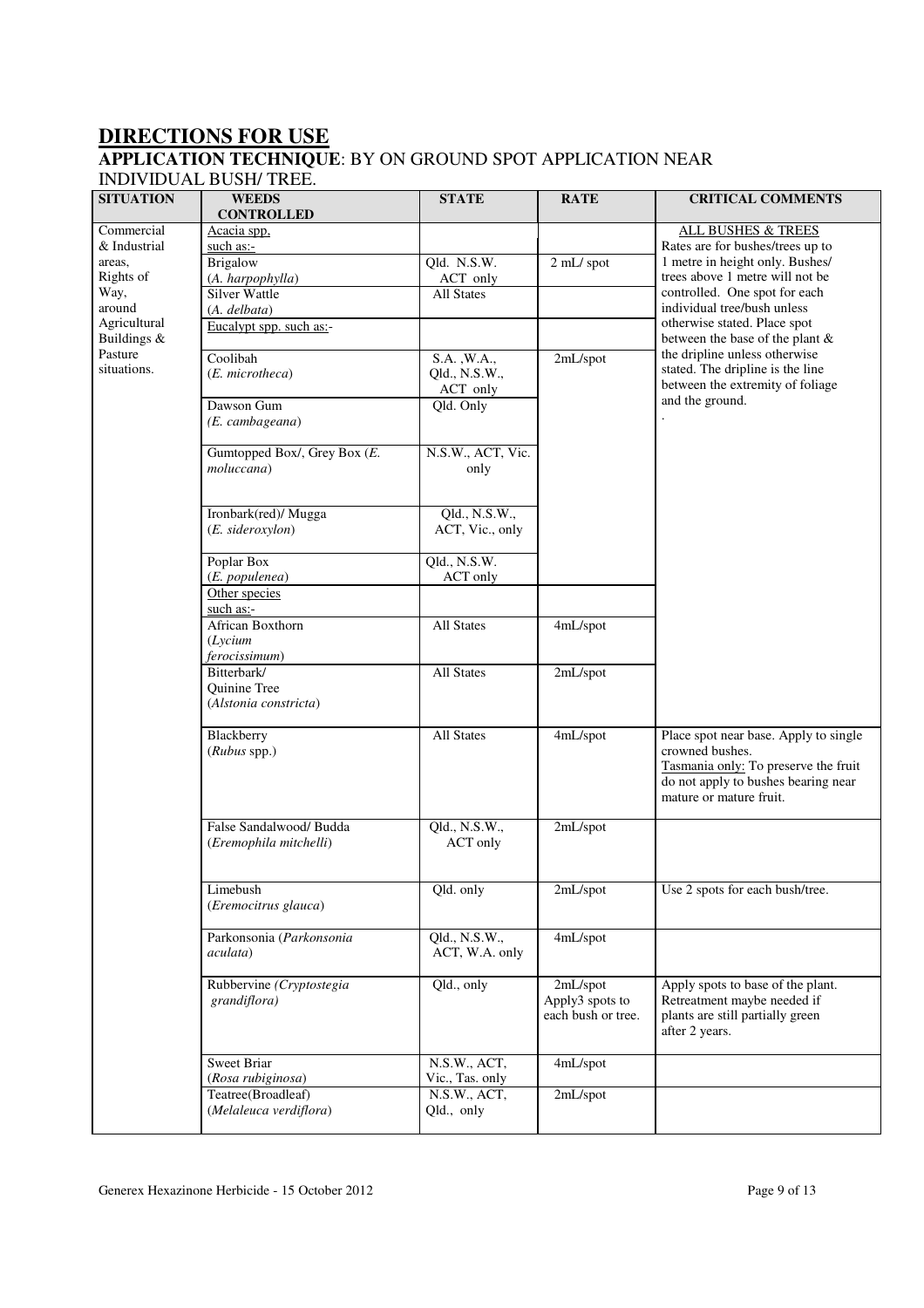| <b>SITUATION</b> | <b>WEEDS</b>           | <b>STATE</b>  | <b>RATE</b> | <b>CRITICAL COMMENTS</b> |
|------------------|------------------------|---------------|-------------|--------------------------|
|                  | <b>CONTROLLED</b>      |               |             |                          |
| Commercial       | Tree of Heaven         | N.S.W., ACT,  | $4mL$ /spot |                          |
| & Industrial     | (Ailanthus altissima)  | Vic., $W.A.,$ |             |                          |
| areas,           |                        | only          |             |                          |
| Rights of        |                        |               |             |                          |
| Way,             | Whitewood              | Qld., N.S.W., | $2mL$ /spot |                          |
| around           | (Atalaya hemiglauca)   | ACT, S.A.,    |             |                          |
| Agricultural     |                        | W.A., only    |             |                          |
| Buildings $&$    | Yellowwood             | Qld., only    | 4mL/spot    |                          |
| Pasture          | (Terminalia oblongata) |               |             |                          |
| situations.      |                        |               |             |                          |

# **NOT TO BE USED FOR ANY PURPOSE, OR IN ANY MANNER, CONTRARY TO THIS LABEL UNLESS AUTHORISED BY APPROPRIATE LEGISLATION.**

# **GENERAL INSTRUCTIONS**

# **SITUATIONS WHERE PRODUCT IS USED BY GROUND SPRAY, STEM INJECTION AND SPOT APPLICATIONS**

### **1. Ground and Hand Applications**

-The product is both foliar and root absorbed and will give residual soil activity.

- All rates in the DIRECTIONS FOR USE charts refer to SPRAYED hectare.

- Spray, to achieve best results, when plants are in an active growth phase.

- Visible symptoms and degree of effectiveness will vary with temperature, soil types, rainfall, soil moisture, stress level of plants.

# **USE OF SURFACTANTS/WETTING AGENTS**

Use a surfactant/wetting agent for directed foliar applications. Add wetting agent/surfactant where appropriate at the rate of 250-500 mL/100 litres of non-ionic surfactant containing 100% active constituent. Adjust rates according to the active constituent level in the product.

# **SPRAY TANK PREPARATION**

With the agitator engaged:

- 1. Partially fill the tank with water.
- 2. Add correct amount of product for the area to be sprayed.
- 3. Top up the tank with water.

Strainer and nozzle screens of 50 mesh or coarser should be used and the agitator kept running while spraying.

# **APPLICATION EQUIPMENT INFORMATION**

**Ground Application: Use** 100-400 litres per sprayed hectare. The denser the target species, the higher the water volume. Ensure spray overlap occurs above target weeds to prevent untreated strips appearing.

**Hand Held Application:** Use 2000-4000L /ha

### **SPRAYER CLEAN UP**

After use, clean all spray equipment by thoroughly washing with water in order to avoid corrosion to tanks, lines and nozzles.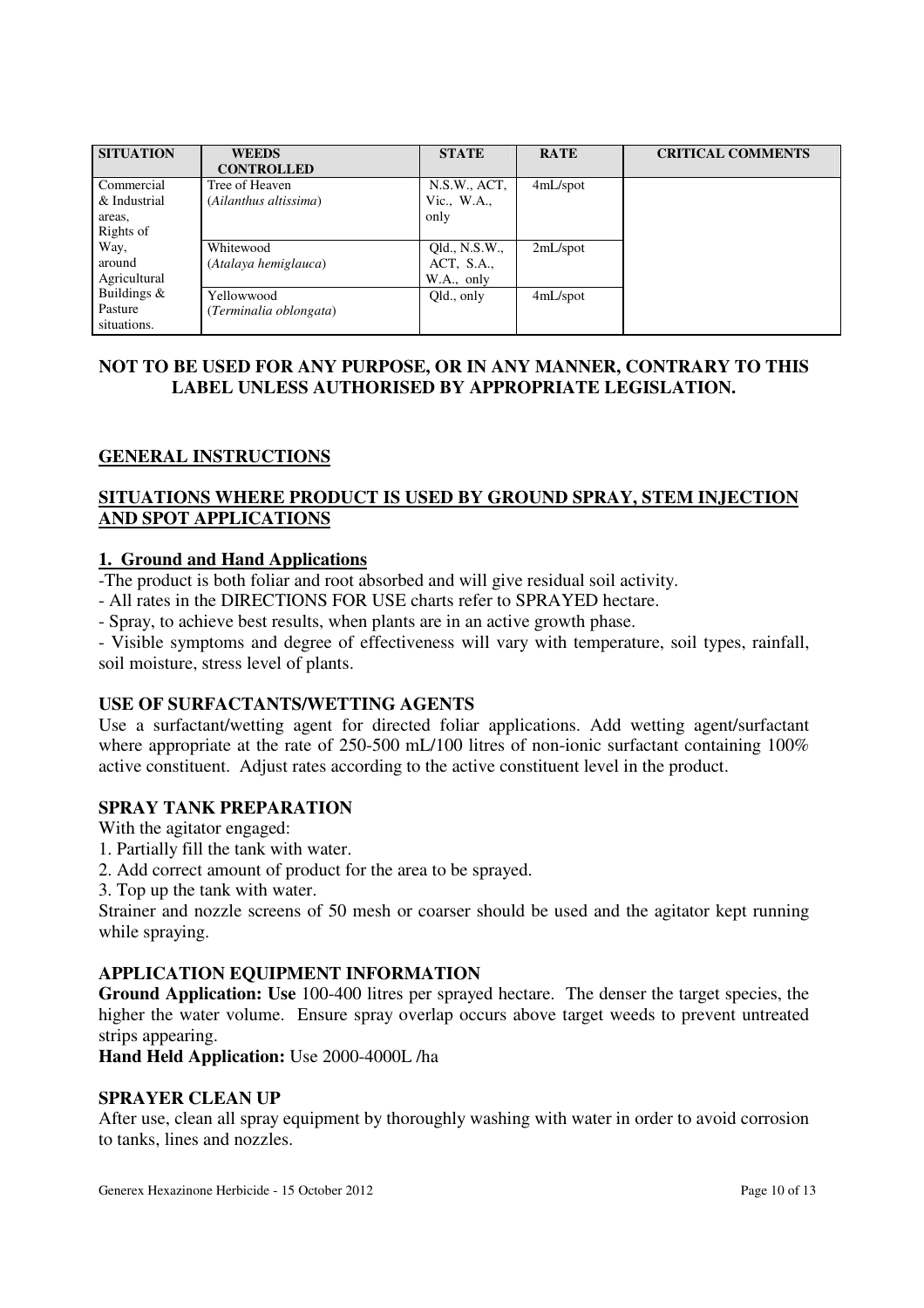Ensure drainage of water, used in clean up operation, is discharged to areas that will not cause damage to desirable species either by direct contact or root uptake via seepage into soil.

# **2. Stem Injection Application**

# **Application Equipment**

-Use a suitable injector that can calibrate low dosages and be placed in the cut.

 - Ensure applications are made within a few seconds of making the cut to ensure maximum uptake into the sap stream.

- A narrow bladed axe of 5cm -7cm width should be used.

- Cuts should be made so as to penetrate the bark and cut into the sap stream layer beneath the bark.

### **Timing**

Timing is not critical but best results follow when trees in an active growth phase. Trees under stress from drought, etc, are less susceptible.

#### **Placement**

- Inject trees at around waist height

- For multi stemmed trees treat each stem as being an individual tree.

Refer to Critical Comments in Directions For Use Tables for more specific instructions.

# **3. SPOT APPLICATION**

# **Application Equipment**

The product can be applied by a suitable Gun which can apply a calibrated amount to the ground surface, using an on-surface nozzle or a spear attachment. The spear attachment is recommended on sloping ground to avoid product moving down the slope should rain follow application.

### **Timing**

**Timing is not critical but best results follow when trees are in an active growth phase and soil is moist at application or there is sufficient rainfall after treatment to promote root absorption by the target bush or trees. Trees under drought stress are less susceptible.** 

#### **Placement**

-Place spots between the dripline and the base of the plant, as a general rule. Refer to Directions For Use for specific cases where this may not be so.

-Spots should be placed either side of the bush if 2 spots are required, and evenly around the bush if more than 2 are required.

- If a spear attachment is used on sloping ground apply to uphill side of bush.

- If using on surface nozzle ensure the spot is applied to bare ground.

- If loose leaf matter, twigs, pasture etc, are present it may be better to penetrate this by using the spear attachment.

# **GENERAL INSTRUCTIONS FOR ALL SITUATIONS**

-The product is both foliar and root absorbed and will give residual soil activity.

- For best foliar and residual control, apply during periods of active plant growth. Application when vegetation is dormant, semi-dormant, under moisture stress or during winter months may not be as effective.
- In temperate winter rainfall areas where temperatures are generally below  $25^{\circ}$ C during periods of active growth, overall effect may be slower to appear. For best control of perennials, apply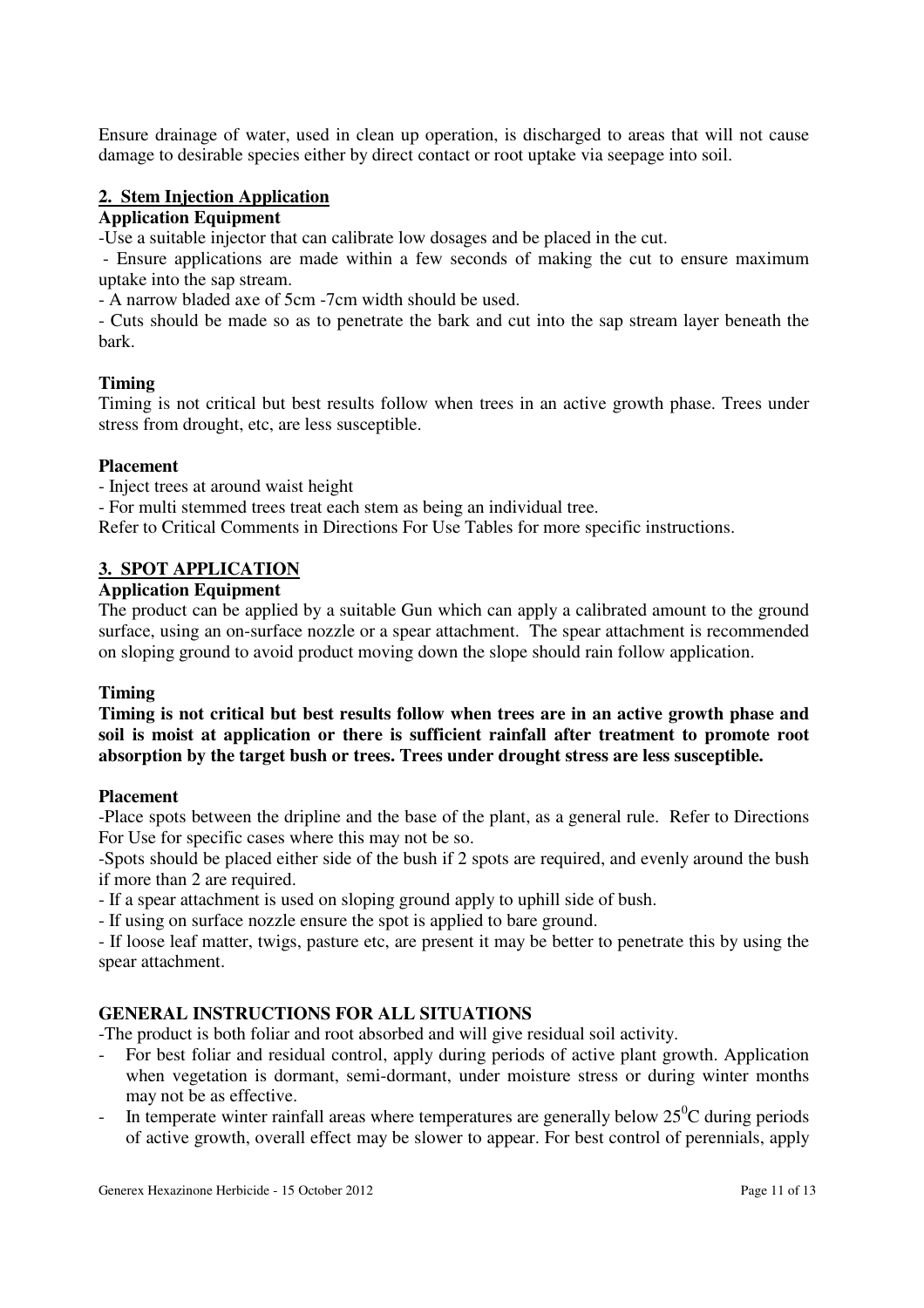during the months of spring in these areas. In WA and SA apply only during April-August when adequate rainfall is expected.

- Sufficient moisture is required after treatment to promote root absorption by the weed species.
- DO NOT apply Generex Hexazinone Herbicide during periods of intense rainfall or under conditions which will cause drift or movement to non-target areas (ie windspeeds exceeding 30 kph for ground application or 20 kph for aerial application).
- On slopes of 20% to 30% apply Generex Hexazinone by strip, spot or stem injection application only. On slopes greater than 30% apply by spot or stem injection application only.
- The litres/ha. rates in the DIRECTIONS FOR USE Tables refer to SPRAYED hectare.

- Visible symptoms and degree of effectiveness will vary with temperature, soil types, rainfall, soil moisture, stress level of plants.

# **RESISTANT WEEDS WARNING**

# **GROUP C HERBICIDE**

Generex Hexazinone Herbicide is a member of the Triazinones group of herbicides. Generex Hexazinone Herbicide has the inhibitors of photosynthesis at photosystem II mode of action. For weed resistant management Generex Hexazinone Herbicide is a Group C herbicide.

Some naturally-occurring weed biotypes resistant to Generex Hexazinone Herbicide and other inhibitors of photosynthesis at photosystem II herbicides may exist through normal genetic variability in any weed population. The resistant individuals can eventually dominate the weed population if these herbicides are used repeatedly. These resistant weeds will not be controlled by Generex Hexazinone Herbicide or any other inhibitors of photosynthesis at photosystem II mode of action.

Since the occurrence of resistance weeds is difficult to detect prior to use, Macspred Pty Ltd accepts no liability for any losses that may result from the failure of Generex Hexazinone Herbicide to control resistant weeds.

# **PROTECTION OF CROPS, NATIVE AND OTHER NON TARGET PLANTS**

**DO NOT** use under weather conditions or from spraying equipment, that may cause drift onto nearby susceptible plants, adjacent crops, croplands or pastures

As desirable plants could be affected by root uptake ensure that any emptying, draining or flushing operations are not carried out in the vicinity of such plants.

# **PROTECTION OF LIVESTOCK**

DO NOT allow stock into areas sprayed from air or ground , however, stock do not need to be removed from areas where on ground spot or stem injection treatments are undertaken.

### **PROTECTION OF WILDLIFE, FISH, CRUSTACEANS AND ENVIRONMENT**

DO NOT contaminate streams, rivers or waterways with the chemical or used containers.

### **STORAGE AND DISPOSAL**

Store in the closed, original container in a dry, well ventilated area, as cool as possible, but out of direct sunlight.

Do not store at temperatures below  $0^0$ C, as product will freeze. Do not allow product to be stored near areas where sparks or naked flame could be present as product is flammable.

Triple or (preferably) pressure rinse containers before disposal. Add rinsings to spray tank. Do not dispose of undiluted chemicals on-site. Break, crush, puncture and bury empty containers in a local authority landfill. If not available bury the containers below 500mm in a disposal pit specifically marked and set up for this purpose clear of waterways, vegetation and roots. Empty containers and product should not be burnt.